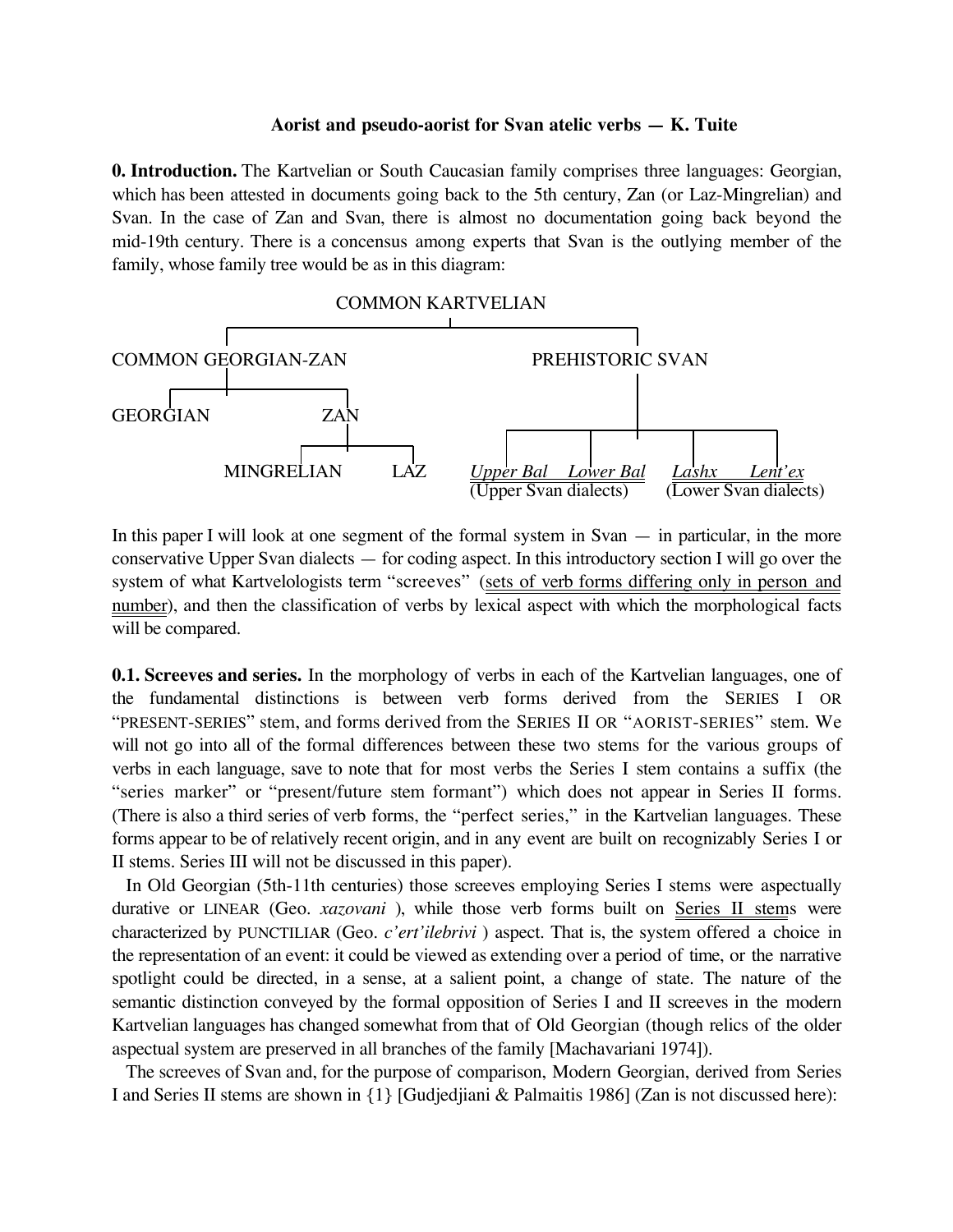# {1} Modern Georgian and Svan screeves

## **Series I ("present series")**

Syntactic: 1st and 3rd conjugation verbs assign NOM case to their subjects Morphological: Special suffix ("series marker") present in Series I stems

|          | <b>Modern Georgian</b> |             | Svan        |             |              |              |
|----------|------------------------|-------------|-------------|-------------|--------------|--------------|
|          | $\prime$ $\prime$      | (2)         | (1)         | (2)         | (3)          | (4)          |
| $-Past$  | present                | future      | present     | prfy future | impfy future | narr present |
| $+$ Past | imperfect              | conditional | imperfect   | prfy condl  | impfy condl  | narr imprfct |
| Modal    | present                | future      | present     | narrative   |              |              |
|          | conjunctive            | conjunctive | conjunctive | conjunctive |              |              |

SVAN EXAMPLES [Upper Bal; Gudjedjiani/Palmaitis 1986]: Series I stem *g=em* "build"

present *a-g=em* "s/he builds it" imperfective future  $a-g=m-un-i \leftarrow a-g-em-un-1$  $imperfect a-g=\ddot{a}m\text{-}da \Leftrightarrow ?a\text{-}g\text{-}em\text{-}w\text{-}da$ perfective future  $ad-g=em-n-e \iff ad-a-g-em-in-e$ 

### **Series II ("aorist series")**

Syntactic: 1st and 3rd conjugation verbs assign ERG case to their subjects Morphological: Series marker absent in Series II stems; sometimes distinguished by ablaut

|          | <b>Modern Georgian</b> |                     | Svan     |
|----------|------------------------|---------------------|----------|
|          |                        |                     |          |
| $+$ Past | imperfective aorist    | perfective aorist   | aorist   |
| Modal    | imperfective optative  | perfective optative | optative |

SVAN EXAMPLES [Upper Bal; Gudjedjiani & Palmaitis 1986]: Series II stem *g* "build" aorist  $ad-g-e \leftarrow ad-a-g-e$  "s/he built it"

optative  $ad-g-a-s \leftarrow ad-a-g-a-s$ 

 $\overline{a}$ 

**0.2. Conjugation classes.** Svan verbs can be divided into four conjugation classes based on certain morphological and syntactic criteria. The system employed here is based upon that devised by Topuria [1967:39-41], with some modifications adapted from Harris [1985]. The 1st and 2nd conjugation classes are largely composed of paired transitive and intransitive verbs, distinguished (usually) by affixation or ablaut. The Series II forms of 1st conjugation verbs assign ergative case to the NP controlling subjective agreement, while 2nd conjugation verbs assign nominative case.

| ${2}$ | <i>Ist conjugation</i>       | 2nd conjugation                    |
|-------|------------------------------|------------------------------------|
|       | a-c'm-e "s/he mows hay"      | $i-\tilde{c}$ m-i "[hay] is mowed" |
|       | a-hräq'-i "s/he brews vodka" | i-hräq'-i "[vodka] is brewed"      |

<sup>&</sup>lt;sup>1</sup>Svan grammar has a lively morphophonemic component. Where clarity of presentation demands it, surface forms are followed by representations of the underlying morphology, signalled by an arrow  $(\Leftarrow)$ .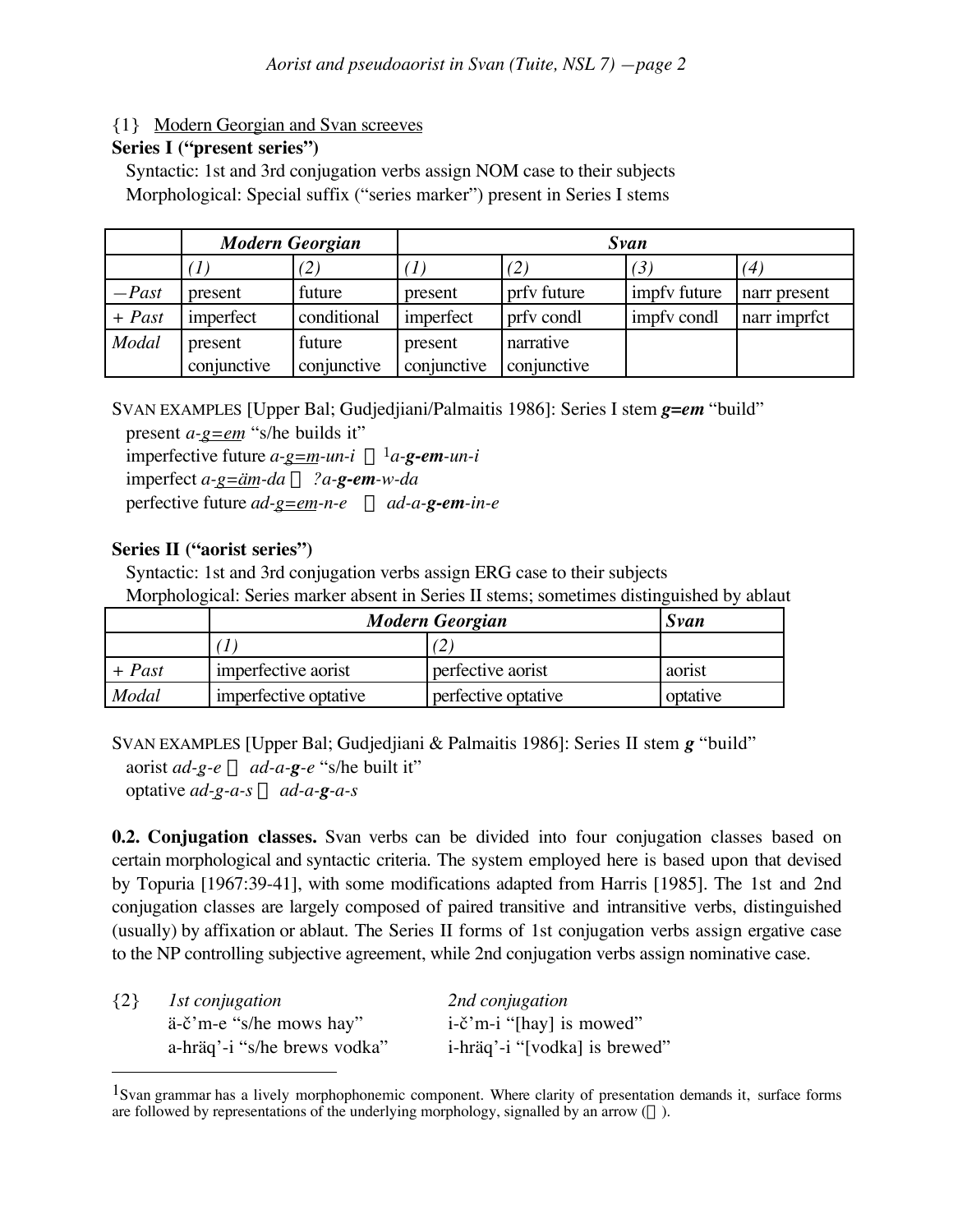| i-šx-i "s/he burns his/her own sthg" i-šx-i "sthg burns" |                                      |
|----------------------------------------------------------|--------------------------------------|
| pxiž-e "s/he spreads sthg"                               | pxež-n-i "sthg is spread, scattered" |
| kwic-e "s/he cuts sthg"                                  | kwec-n-i "sthg is cut"               |

3rd and 4th conjugation verbs are almost always intransitive, and do not come in pairs. Many 3rd conjugation verbs have stems containing the frequentative/durative suffixes *-ä:l-* or *-ie:l-.* In Georgian, the Series II forms of 3rd conjugation verbs assign ergative case to their subjects; the syntax of these verbs in the Svan dialects shows more variety, as we shall see. Here are some examples:

| $\{3\}$ | 3rd conjugation               | 4th conjugation             |
|---------|-------------------------------|-----------------------------|
|         | sip' "sb/sthg turns"          | sk'ur "sb is seated"        |
|         | $q'u$ :li " $[cow]$ moos"     | tera "sb/sthg is visible"   |
|         | $i-\gamma r$ -ä:l "sb sings"  | $x-a-c'$ ax "sb needs sthg" |
|         | i-gi:c'-ä:l "sb/sthg swings"  | x-o-šgur "sb is ashamed"    |
|         | i-q'wi:l-ie:l "[goat] bleats" | x-o-xal "sb knows sthg"     |

**0.3. Telic and atelic verbs.** The verb-stem morphology of the Kartvelian languages reflects, fairly closely, the lexical-semantic distinction between TELIC and ATELIC VERBS [Holisky 1981; Harris 1985]. The 1st and 2nd conjugation classes of Svan and Georgian are composed largely of telic verbs, that is, verbs whose meanings include a salient change of state. The Vendler classification scheme employed by most semanticists recognizes two varieties of telic verbs, termed *accomplishments* (e.g. the English verbs "teach," "breaktr," "kill," "give") and *achievements* (e.g. "learn," "breakintr," "die," "arrive," "stand up").

The 3rd and 4th conjugation classes contain (again, for the most part) verbs of ATELIC aspect. Atelics are opposed to telic verbs in that their meanings lack a salient change of state. There are two types of atelic verbs: *statives* (e.g. "have," "know," "be broken," "be red," "be standing") and *activity verbs* (e.g. "sing," "gallop," "glow," "misbehave").

In this paper I will look at some of the morphological characteristics of the Series II verb forms in Svan. I will attempt to show that in Prehistoric Svan atelic verbs lacked Series II screeves. At a later point in the prehistory of Svan these verbs acquired a "pseudo-aorist," a Series I screeve derived from the imperfect by addition of a preverb. In the most recent stage, the pseudo-aorist forms of atelic verbs took some on the syntactic and morphological characteristics of the (true) aorists of telic verbs. This process has taken somewhat different directions in the modern Svan dialects.

**§1. The morphology of Series II in Svan**. Most Svan aorists are conjugated in one of two ways, which I will term STRONG (athematic, with ablaut) and WEAK (thematic, without ablaut) inflections. Both inflection patterns employ two distinct stems, one for the 1st and 2nd singular subject (**S1/2sg**) form, and one for the 3rd singular subject and all persons in the plural (**S3/pl**), as in the following Upper Bal paradigms [Topuria 1967:137,141; the Prehistoric Svan forms, marked with a single or double asterisk, are from Kaldani 1978]: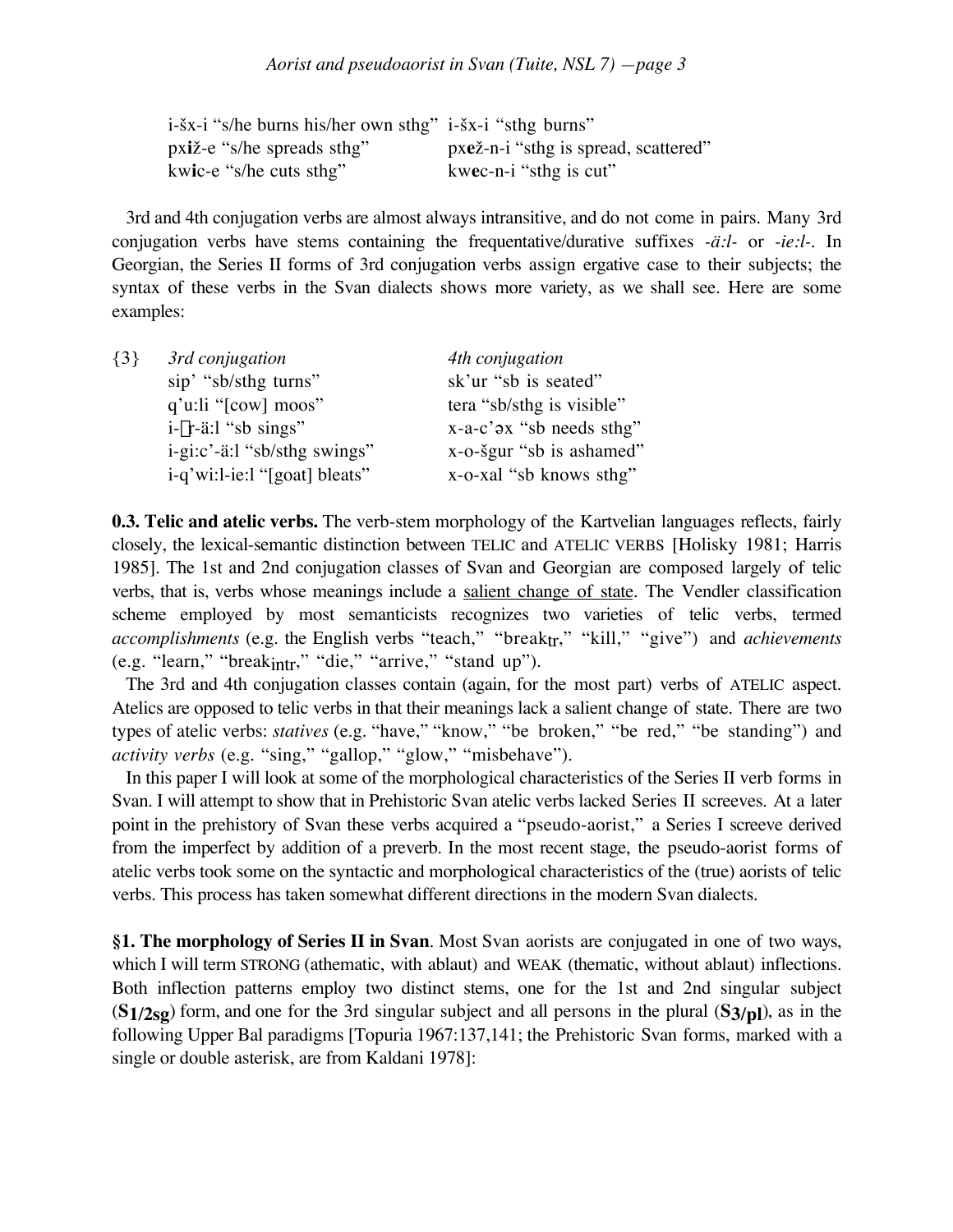| $\{4\}$                                          | Weak aorist (1st conjugation verb)                                                                                                                                                                    |
|--------------------------------------------------|-------------------------------------------------------------------------------------------------------------------------------------------------------------------------------------------------------|
| $S_1$ <sub>sg</sub> /O <sub>3</sub> <sup>2</sup> | $\check{z}$ o=xw-žwem $\Leftarrow$ ži-an=xw-o-žöm < *-žom-i "I wrecked sb's sth"                                                                                                                      |
| $S_{2sg}/O_3$                                    | $\check{z}$ o=xw- $\check{z}$ wem $\Leftarrow \check{z}$ i-an=x-o- $\check{z}$ öm                                                                                                                     |
| S3sg/O3                                          | $\check{z}o = xw - \check{z}om - e \Leftrightarrow \check{z}i - an = x - o - \check{z}om - e \Leftrightarrow \check{z}om - i - a$                                                                     |
| $S_1$ <sub>pl</sub> , incl/O <sub>3</sub>        | žo=lw-žom-e-d ⇔ ži-an=l-o-žom-e-d                                                                                                                                                                     |
| $S_1$ <sub>pl,excl</sub> /O <sub>3</sub>         | žo=xw-žom-e-d ∈ ži-an=xw-o-žom-e-d                                                                                                                                                                    |
| S2pl/O3                                          | $\check{z}o = xw - \check{z}om - e - d \Leftrightarrow \check{z}i - an = x - o - \check{z}om - e - d$                                                                                                 |
| $S_3$ <sub>p</sub> $1/O_3$                       | $\check{z}o = xw - \check{z}om - e^{-x} \Leftarrow \check{z}i - an = x - o - \check{z}om - e^{-x}$                                                                                                    |
|                                                  |                                                                                                                                                                                                       |
|                                                  |                                                                                                                                                                                                       |
| $\{5\}$                                          | Strong aorist (1st conjugation verb)                                                                                                                                                                  |
| S1sg                                             | $o = \check{c}'\mathbf{k}'\mathbf{or} \Leftarrow a = xw - \check{c}'\mathbf{k}'\mathbf{or} < *-\check{c}'\mathbf{k}'\mathbf{or} - \mathcal{O} < **-\check{c}'\mathbf{k}'\mathbf{or} - i$ "I cut sthg" |
| $S_{2sg}$                                        | $a = \check{c}^{\dagger} \mathbf{k}^{\dagger} \mathbf{or} \Leftarrow a = x - \check{c}^{\dagger} \check{k}^{\dagger} \mathbf{or}$                                                                     |
| $S_{3sg}$                                        | $a=\check{c}'$ k' wer $\Leftarrow a=\check{c}'$ k' or $\lt^*$ - $\check{c}'$ k' or- $i \lt^*$ - $\check{c}'$ k' or- $i$ - $a$                                                                         |
| S <sub>1</sub> pl, incl                          | $a=1-\check{c}'\check{k}'$ wer-d $\Leftarrow$ a=1- $\check{c}'\check{k}'$ or-d                                                                                                                        |
| S <sub>1</sub> pl, excl                          | $o = \check{c}'$ is ver-d $\Leftarrow a = xw - \check{c}'$ is or-d                                                                                                                                    |
| $S_{2pl}$                                        | $a = \check{c}'\check{k}'$ wer-d $\Leftarrow$ a=x- $\check{c}'\check{k}'$ or-d                                                                                                                        |

There is no stem alternation in the Svan optative screeve; for most verbs the optative stem is identical to the  $S1/2sg$  aorist stem.

According to the reconstruction proposed by Kaldani [1978], both inflection patterns, strong and weak, derive from the same Prehistoric Svan paradigms. For transitive verbs (almost all of which have 1st conjugation morphology in the modern dialects), the aorist desinences were*\*-i* in the  $S1/2sg$  stem, and<sup>\*-*i-a* in the S<sub>3</sub>/<sub>pl</sub> stem (<sup>\*</sup>-*a* is descended from the Common Kartvelian S<sub>3sg</sub></sup> past-indicative ending, later extended to all plurals in the aorist). The aorists of intransitive verbs (i.e. 2nd/3rd/4th conjugation verbs in the modern dialects) lacked the *\*-i* suffix; their stem formants were<sup>\*</sup>- $\emptyset$  in the S<sub>1</sub>/2<sub>Sg</sub> stem, and<sup>\*</sup>- $\emptyset$ -*a* in the S<sub>3</sub>/<sub>pl</sub> stem. The present-day strong aorists are descended from verbs which underwent loss of final vowels at a very early date, predating umlaut (marked with a double asterisk in the above paradigms). Weak aorists lost their final vowels somewhat later, after it had become a productive rule of Svan morpho-phonemics that deleted /i/ or /e/ triggered umlaut in the preceding vowel (the single-asterisk stage); hence the umlauted root vowels in the  $S1/2sg$  stems of weak aorists, and in the  $S3/pl$  stems of strong aorists.

**1.1. Preverbs and aspect.** The initial morpheme(s) in the verb forms in  $\{4\}$  and  $\{5\}$ , separated from the rest of the word by a double hyphen, are called PREVERBS. There are two sets of these prefixes in Svan: OUTER PREVERBS (e.g.  $\check{z}i$  "up, upon" in  $\{4\}$ ), which are comparatively loosely connected to the following morphemes, and INNER PREVERBS (e.g. *an* "hither" in {4}, *a(d)* "away" in {5}), which are morphophonemically integrated into the verbal complex. Although preverbs may add a directional meaning to the significance of the verb, in many cases their semantic contribution is no more transparent than that made by their counterparts in the Indo-European languages (e.g. Russian *so=znat'* "realize" [cp *s(o)* "with," *znat'* "know"]; English "put up

 $\overline{a}$ 

<sup>&</sup>lt;sup>2</sup>In glossing the person marking of Kartvelian verbs, I employ "S" for "subject" and "O" for "object" affixes, with subscripts indicating person, number and the inclusive/exclusive distinction.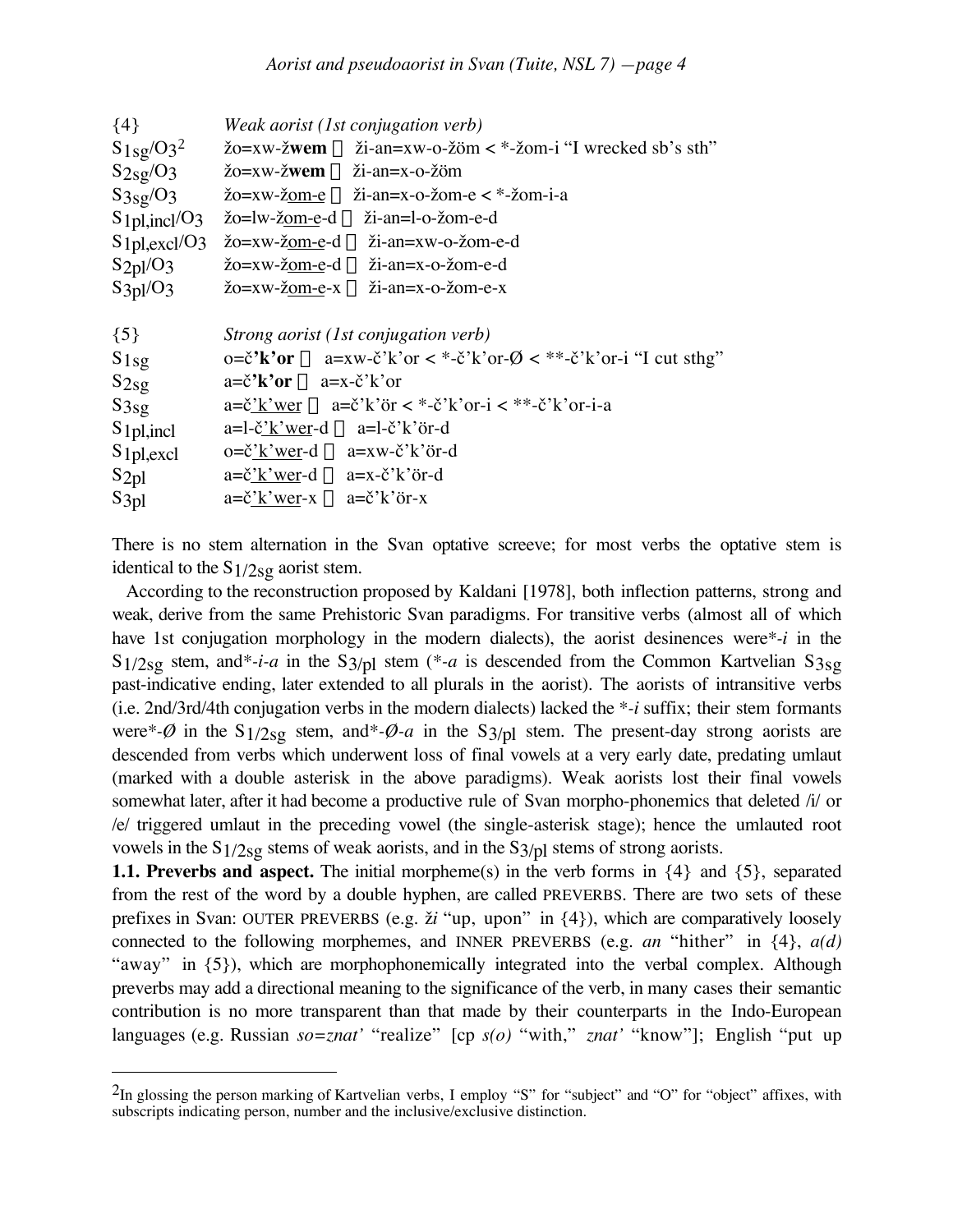(with)," "take over").

In Svan, as in Modern Georgian — and similarly to the Slavic languages — preverbs play a role in the signalling of aspectual distinctions. Svan and Modern Georgian 1st and 2nd conjugation verbs have paired Series I screeves, opposed (primarily) in perfectivity. The screeves in column (1) of fig {1} are imperfective, and those in column (2) are perfective. For most verbs the column (1) screeves lack preverbs, and the column (2) screeves have them, e.g.:

# {6} **The aspect-marking role of preverbs in Series I**

*Modern Georgian*

|          | imperfective aspect                       |                      | perfective aspect |               |
|----------|-------------------------------------------|----------------------|-------------------|---------------|
| $-Past$  | present:                                  | $c'$ er-s            | future:           | $da=c'er-s$   |
| $+$ Past | imperfect:                                | $ c^{\prime}$ er-d-a | cond/iter:        | $da=c'er-d-a$ |
|          | "s/he writes, will write, was writing it" |                      |                   |               |

*Svan (Upper Bal)*

|         |                                               | imperfective aspect       |              | perfective aspect                                                       |
|---------|-----------------------------------------------|---------------------------|--------------|-------------------------------------------------------------------------|
| $-Pst$  | present:                                      | $\overrightarrow{t}$ ix-e | prfy future: | $i = t'xe \leftarrow an = t'ix-e$                                       |
| $+$ Pst | imperfect:                                    | $i'$ ix-a                 | prfv condl:  | $i = t'$ xa $\Leftarrow$ an=t'ix-a                                      |
|         | "s/he returns, will return, was returning it" |                           |              |                                                                         |
|         | imperfective aspect                           |                           |              | perfective aspect                                                       |
| $-Pst$  | present:                                      | a-gem                     | prfy future: | $\mathbf{ad} = \text{gem-n-e} \leftarrow \mathbf{ad} = \text{gem-in-e}$ |
| $+$ Pst | imperfect:                                    | a-gäm-da                  | prfv condl:  | $ad = \text{gem-n-a} \Leftarrow ad = \text{gem-in-a}$                   |
|         | "s/he builds, will build, was building it"    |                           |              |                                                                         |

In the case of most Modern Georgian 1st and 2nd conjugation verbs, and many of their Svan counterparts, the presence or absence of a preverb is the sole indicator of aspect. For many other Svan 1st and 2nd conjugation verbs, perfective Series I screeves contain an additional suffix as well as a preverb [Topuria 1967:115-130; Chumburidze 1986: 184-215].

In the formal marking of aspectual distinctions in Series II screeves, there is a significant difference between Svan, on the one hand, and Modern Georgian, Laz and Mingrelian, on the other. The latter languages allow the same opposition of preverbed and preverbless forms in the aorist and optative screeves as is found in Series I ({7}).

# {7} **The aspect-marking role of preverbs in Series II**

*Modern Georgian*

|         | imperfective aspect          |             |              | perfective aspect |
|---------|------------------------------|-------------|--------------|-------------------|
| $+$ Pst | impfy aorist                 | $c'$ er-a   | pfy aorist   | $da=c'er-a$       |
| Modal   | impfy optative               | $c'$ er-o-s | pfy optative | $da=c'er-o-s$     |
|         | "s/he would/should write it" |             |              |                   |

The presence of a preverb indicates that the narrative focus is upon the accomplishment or achievement of the denoted action, while the absence of a preverb indicates that the focus is upon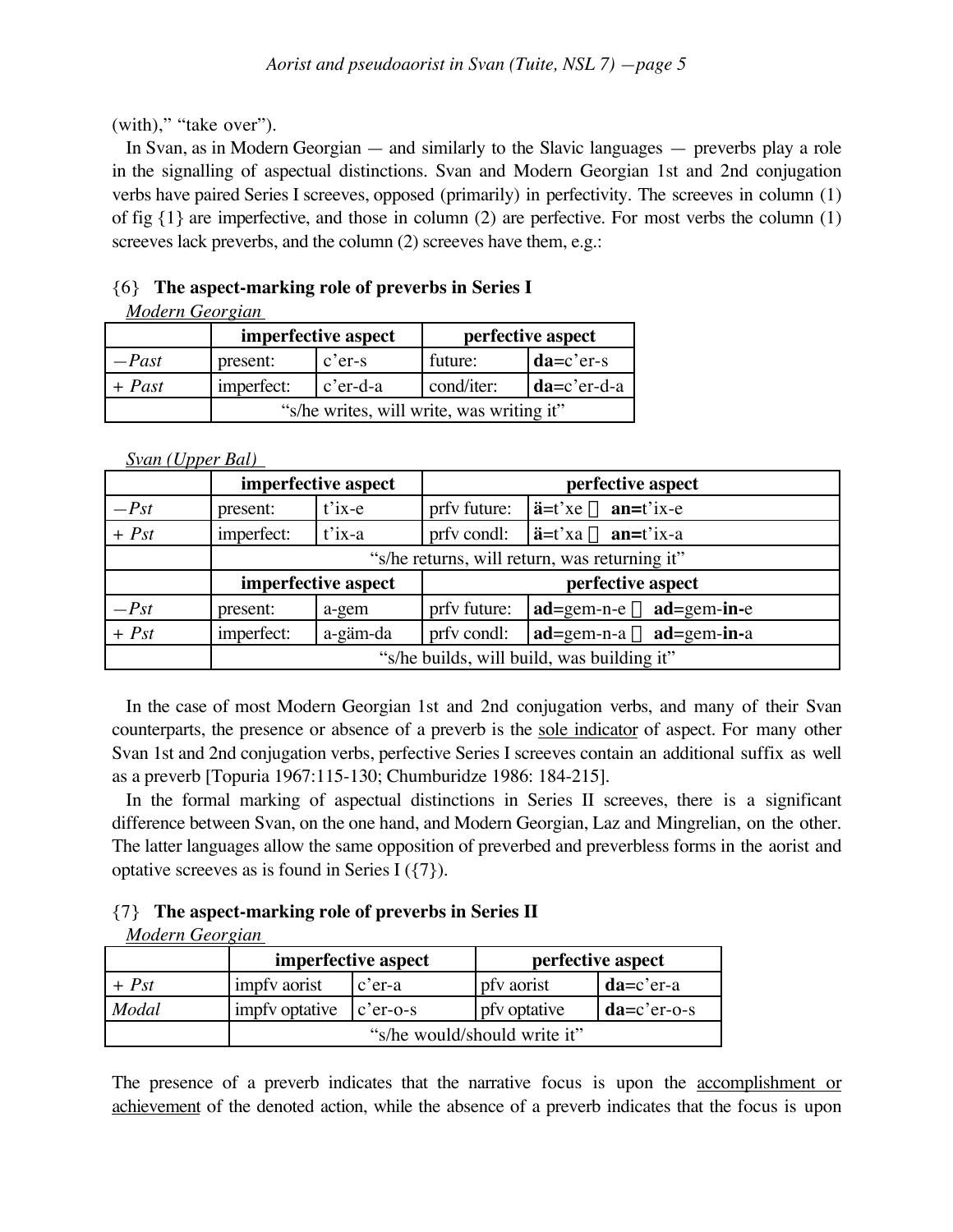the period preceding accomplishment (whether or not this ever occurs). Imperfective aorists also can imply iteration in some contexts [Machavariani 1974: 120-1]. Shanidze [1953:272] illustrated this distinction by citing some Georgian proverbs which exploit the semantic difference between imperfective and perfective aorists, e.g. :

 $\{8\}$  katamma čxrik'a, čxrik'a "The chicken pecked and pecked {IMPFV AOR}" da tavisi dasak'lavi dana gamo=čxrik'a-o. "and (finally) pecked out {PFV AOR} the knife that will be used to kill it."

For verbs having this opposition, the non-preverbed aorist (e.g. čxrik'a) specifically draws attention to the period when the expected result was not (yet) achieved, and the preverbed aorist (e.g.  $gamma$ <sup>x</sup>xik'a) signals achievement (in this case, the chicken's pecking exposed the knife). Mingrelian imperfective aorists are used in similar contexts to the above (see the proverbs and riddles cited in Qipshidze 1914:183, #8-9), and also in conjunction with negative particles, as in this sentence from Saxokia [1988:268]:

 ${9}$   $\check{c}'$ k'ver osurk kot ko=kiminu, vart mitins or $\check{c}$ kinu; "The smart woman did it {PFV AOR}, but did not show it to anyone;" xangak vart kiminu do ki'anas kišiot'q'vinu. "the foolish one did not do it {IMPFV AOR}, and let everybody know about it."

Imperfective aorists and optatives are in fact awkward or unacceptable for many Georgian 1st conjugation and certain classes of 2nd conjugation verbs (so-called suffixal and root intransitives), and overall are used less often than their perfective counterparts, but they are by no means rare [see Machavariani 1974:120-1; Metreveli 1988]. By contrast, the formal opposition between preverbless and preverbed Series II screeves appears to be absent in Svan [Topuria 1967:139; Machavariani 1974:137].<sup>3</sup> There is no exact Svan parallel to the semantic distinction between perfective and imperfective aorists and optatives characteristic of Modern Georgian and the Zan languages.<sup>4</sup>

**1.2. The formation of Series II screeves for atelic verbs.** The preceding discussion of Svan morphology has dealt only with verbs of the 1st and 2nd conjugation classes. As noted earlier, these formal classes predominantly consist of telic verbs, the semantic representations of which contain a

 $\overline{a}$ 

<sup>3</sup>I have encountered no examples in texts, including Davitiani's [1973] collection of Lower Bal Svan proverbs. Asked to translate the Georgian proverb in {8}, a Svan informant gave me a paraphrase with only one verb (a preverbed aorist). According to Machavariani [1974:137], "in Svan, unlike the other Kartvelian languages, imperfective (preverbless) aorists are very rare. V. Topuria [1967:139] considers the preverb to be an inseparable component of the Svan aorist." In a footnote on the same page, Machavariani cites what he claims is the sole example he was able to find of a Svan imperfective aorist, devised by a Lashx informant: *xo™id i xo™id* "he was hitting him and hitting him" (Georgian *"urt'q'a da urt'q'a"*). Note, however, that Lashx is a Lower Svan dialect, in many respects more heavily influenced by Georgian than the relatively isolated Upper Svan dialects.

<sup>&</sup>lt;sup>4</sup>Those Svan aorists which are attested without preverbs are aspectually perfective. They are believed to be relics, pointing to an earlier stage of Svan when preverbs did not have aspectual meaning [Topuria 1967:155-6; Machavariani 1974:137,139; Schmidt 1985].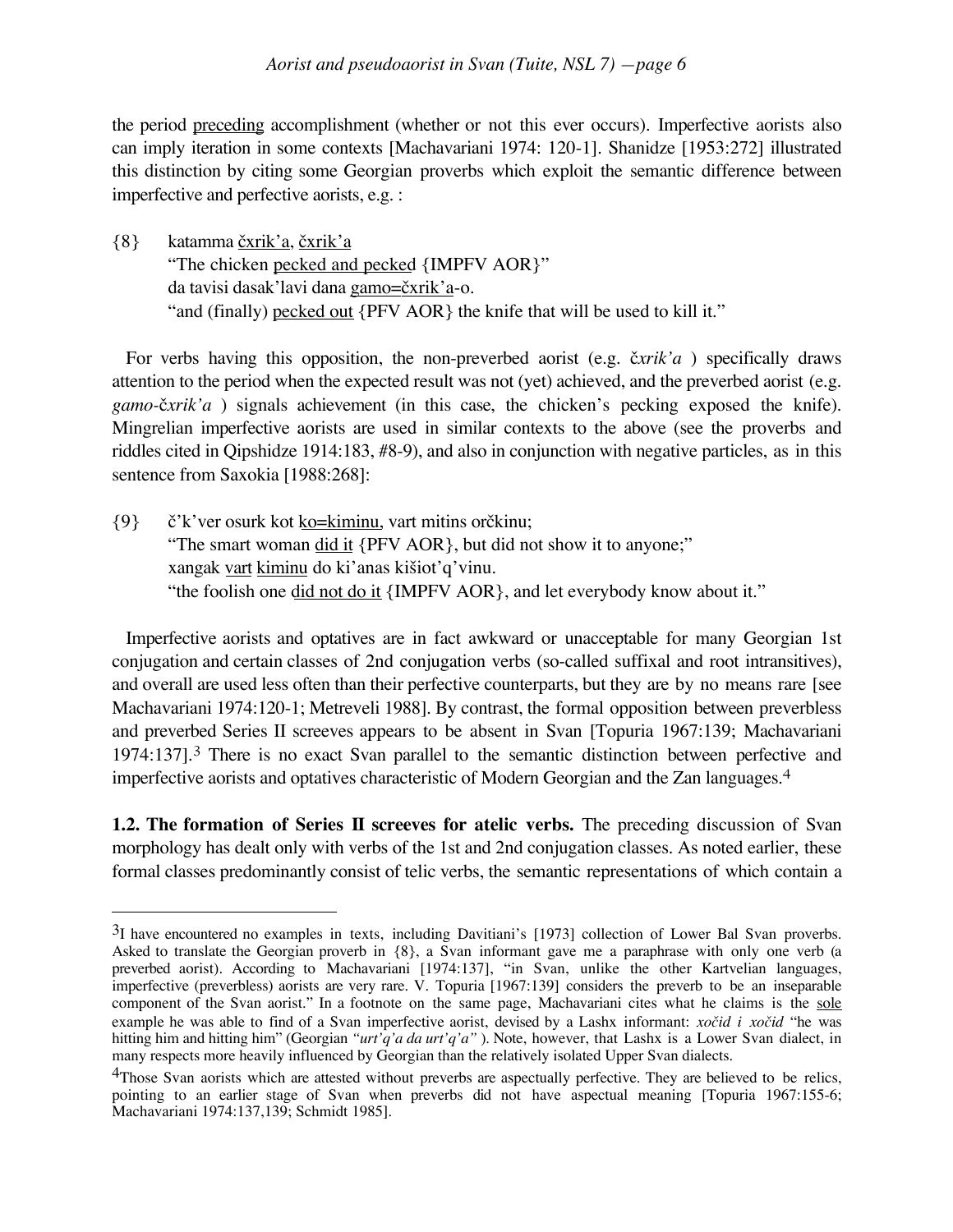prominent transition or change of state. The remaining conjugation classes (3rd and 4th) are composed almost exclusively of atelic verbs. Svan 3rd conjugation verbs are mostly activity verbs, and the 4th conjugation is made up of stative verbs. We will look at statives first, then activity verbs.

According to Gudjedjiani & Palmaitis [1986:88-90] "static verbs" generally only appear in imperfective (i.e. preverbless) screeves: the perfective future and conditional of Series I and both Series II screeves are lacking. The exceptions are stative verbs with pseudo-aorists and pseudo-optatives formed by the addition of a preverb to the imperfect and present conjunctive stems, respectively; these forms, therefore, are based on Series I, not Series II, stems [Topuria 1967:156-161,166; Machavariani 1974:138]. The difference in meaning between imperfect and pseudo-aorist — to judge from the Georgian glosses provided by Topuria — ranges from durative vs. momentaneous  $(x-a-lo:n-(d-a)$  // $at=lo:n$  ) to state vs. inchoative  $(x-a-lt)-a-a$  $\frac{1}{\text{Ha} = xlat' - \rho n - d - a}$ . Here are some examples:

| ${10}$ | Preverbed screeves of Svan stative verbs (Upper Bal dialect) |                                                         |
|--------|--------------------------------------------------------------|---------------------------------------------------------|
|        | imperfect                                                    | <i>pseudo-aorist</i>                                    |
| (1)    | $x-a-lo:n-(d-a)$                                             | $at = lo:n \leftarrow ad = x-a-la-an-(d-a)$             |
|        | "was offended [impf]" $[c'q'inda]$                           | "was offended [prfv]" $[ec'q'ina]$                      |
| (2)    | x-o-xal-d-a                                                  | $lo=x-xa1-d-a \leftarrow la=x-o-xa1-d-a$                |
|        | "knew" [ <i>icoda</i> ]                                      | "seemed/thought (sthg was the case)" [egona]            |
| (3)    | $x-a-lt'$ - $\partial$ n-d-a                                 | $la=x$ lat'-ən-d-a $\Leftarrow$ la=x-a-lat'-ən-d-a      |
|        | "loved" $[uq'$ varda $]$                                     | "fell in love" [šeuq'varda]                             |
|        | present conjunctive                                          | <i>pseudo-optative</i>                                  |
| (1)    | $x-a-lo:n-de: d-s$                                           | $at = lo:n-de:d-s \Leftarrow ad = x-a-la-on-de:d-s$     |
| (2)    | $x$ -o-xal-de:d-s                                            | $lo=xw-xal-de: d-s \leftarrow la=x-o-xal-de: d-s$       |
| (3)    | $x-a-lt'$ - $\partial$ n-de:d-s                              | $l$ a=xlat'-ən-de:d-s $\Leftarrow$ la=x-a-lat'-ən-de:ds |

This phenomenon is limited to Svan; there is nothing like it elsewhere in Kartvelian. Apparent parallels with Georgian (e.g. *uq'varda* "sb loved sb/sthg" and £*e=uq'varda* "sb fell in love with sb/sthg") are nothing more that. The first is formally the imperfect of a 4th conjugation stative verb  $(u-q'var-s)$ , and the second the aorist of a derived 2nd conjugation inchoative ( $\S e = u-q'var-d-e\ b-a$ ); their morphological similarity is largely coincidental [Topuria 1967:159].

Most Svan activity verbs (3rd conjugation), in most dialects, inflect like weak 1st conjugation verbs in Series II and — also like 1st conjugation verbs — assign ergative case to their morphological subjects (e.g. *e*∆*-ne:m äd*£*dira:le* "s/he-ERG played"). Preverbs are always present in the aorist and optative of Svan activity verbs; in this respect their morphology differs sharply from that of Georgian activity verbs, e.g.

| Aorist (3rd conjugation verb) $-$ Upper Bal<br>${11}$                                                                               |  |
|-------------------------------------------------------------------------------------------------------------------------------------|--|
| $\text{at} = w - \text{sdir} - \text{ai} \right) \leftarrow \text{ad} = xw - i - \text{sdir} - \text{ai}$ . "I played"<br>$S_{1sg}$ |  |
| $\ddot{a}t = \dot{s}$ <b>dir-<math>\ddot{a}t</math>.</b> $\leftarrow$ ad=x-i- $\ddot{s}$ dir- $\ddot{a}$ :<br>$S_{2sg}$             |  |
| $\ddot{a}d = \dot{\check{b}}dir - a: l - e \leftarrow ad = i - \check{b}dir - a: l - e$<br>$S_{3sg}$                                |  |
| $S_{1pl, incl}$<br>a=l-šdir-a:l-e-d                                                                                                 |  |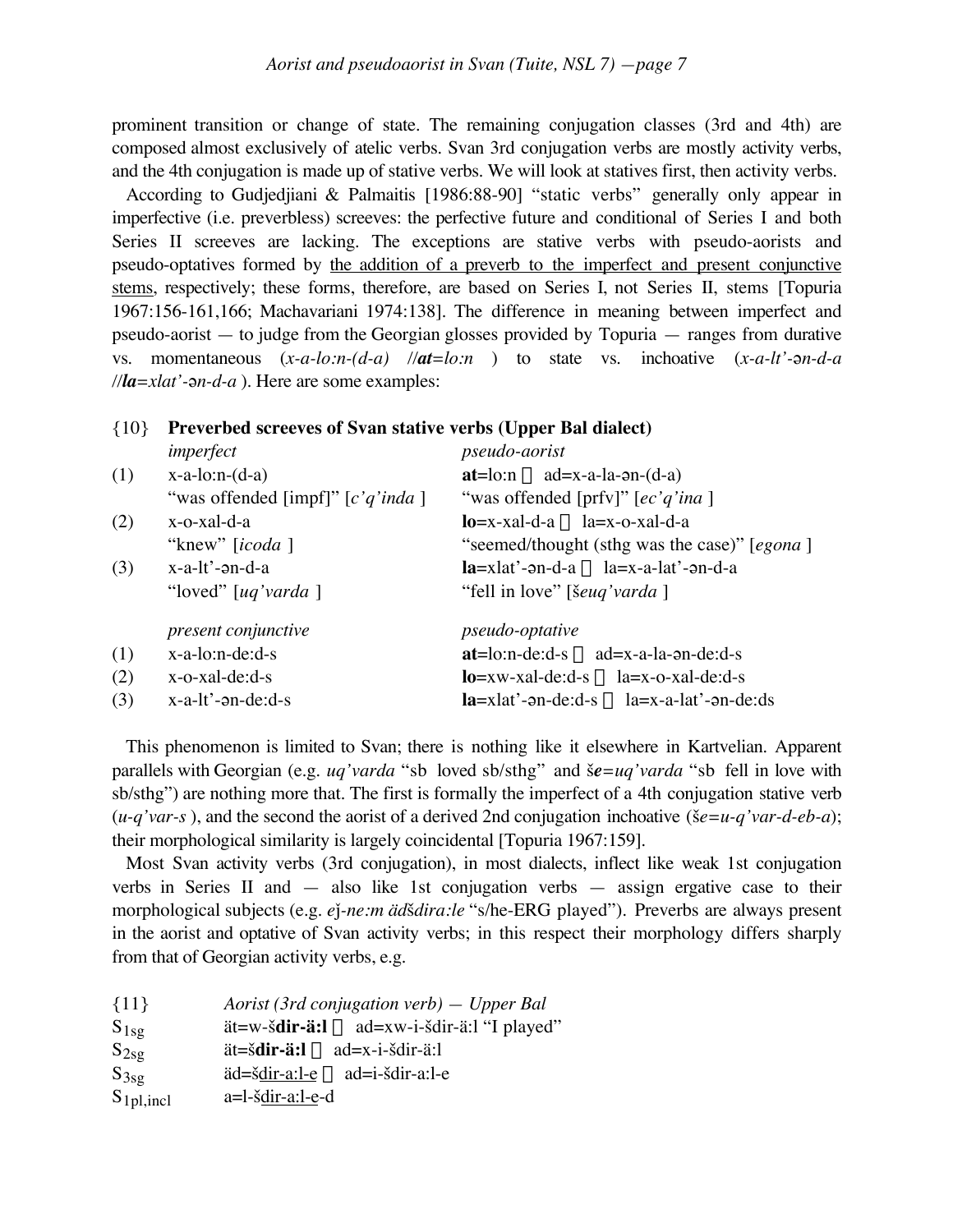$S_{1pl,excl}$  ät=w- $\frac{\text{Sdir-a:}1-e}{\text{Sdir-a:}}$ d  $S_{2pl}$   $\qquad \qquad$   $\ddot{a}t=\dot{s}\frac{dir-a:1-e}{dr-d}$  $S_{3pl}$   $\ddot{a} = \dot{s} \frac{dir - a:1 - e}{x}$ (cp Mod Geo equivalents: *v-i-tama*£*-e, i-tama*£*-e, i-tama*£*-a* . . without preverbs)

The morphology and syntax of activity verbs is not uniform throughout the Svan-speaking territory, especially in the Lower Bal dialect region. We note, first of all, that one and the same verb may form its Series II stem according to different patterns in different dialects. The following activity verb (which means "they spat") forms its aorist according to the 1st conjugation pattern in the Ecer subdialect of Lower Bal, while its cognates in the two Lower Svan dialects contain the suffix *-an/a:n-,* used to form the aorists of non-ablauting 2nd conjugation verbs. The syntax varies accordingly: the Ecer verb assigns ERG case, and its Lower Svan counterparts assign NOM [examples from Topuria 1967:237].

| ${12}$  | <i>Ecer</i> ( <i>Lower Bal</i> ) | <i>entex</i>                                                   | Lashx                                                   |
|---------|----------------------------------|----------------------------------------------------------------|---------------------------------------------------------|
| present | $\left  i-t'$ bən-äl-x           | i-t'bən-äl-x                                                   | i-t'bən-a:l-x                                           |
| aorist  | ad=t'abn-al-e-x                  | $\check{\text{c}}$ wäd=t' $\check{\text{c}}$ bn- $\text{an-x}$ | $\check{c}$ wed=t' $\check{c}$ bn-a:l- $\check{a}$ :n-x |
|         | $\Leftarrow$ ad=i-t'abn-al-e-x   | $\mathbf{l} \Leftarrow$ ču-ad=i-t'abn-an-x                     | $\rightleftharpoons$ ču-ad=i-t'abn-a:l-a:n-x            |

In the Laxamulan subdialect of Lower Bal Svan, athematic aorists, without umlaut, have been described for 3rd conjugation verbs, in particular activity verbs with stems ending in the frequentitive suffix *-äl/el-* [Kaldani 1978; Harris 1985:119-123]. Harris notes that athematic forms exist alongside, and are semantically equivalent to, thematic aorists formed from the same verbs. The most striking difference between the two sets of verb forms is in their syntax: the thematic aorists assign ERG case (e.g. *e*∆*-nem äd=*£*diral-e* "s/he-ERG played"), but their athematic equivalents assign NOM case (*e*)<sup>-*i*</sup> *äd*=š*diral* "s/he-NOM played"). The two patterns are shown in {13} (forms elicited from A. Chkadua; cp Kaldani [1978:152]).

{13} *Aorist paradigms (3rd conjugation verb) — Laxamulan (Lower Bal)*

|                 | thematic            | athematic                                                          |
|-----------------|---------------------|--------------------------------------------------------------------|
| $S_{1sg}$       | ot=šdir-al          | $ot = \check{sd}$ ir-al $\Leftarrow$ ad=xw-i-šdir-al               |
| $S_{2sg}$       | ät=šdir-al          | $\ddot{a}t = \dot{s}dir - a \dot{s} = ad = x - i - \dot{s}dir - a$ |
| $S_{3sg}$       | äd=šdir-al-e        | $\ddot{a}$ d=šdir-al $\Leftarrow$ ad=i-šdir-al                     |
| $S_{1pl, incl}$ | o=l-šdir-al-e-d     | o=l-šdir-al-d ∈ ad=l-i-šdir-al-d                                   |
| $S_{1pl,excl}$  | ot=šdir-al-e-d      | ot=šdir-al-d                                                       |
| $S_{2pl}$       | ät=šdir-al-e-d      | ät=šdir-al-d                                                       |
| $S_{3pl}$       | äd=šdir-al-e-x      | äd=šdir-al-x                                                       |
|                 | "they [ERG] played" | "they [NOM] played"                                                |
|                 |                     |                                                                    |

Kaldani [1978] argues that the athematic pattern derives from the paradigm he reconstructed for Svan intransitive verbs (i.e.\*- $\emptyset$  in the S<sub>1</sub>/2<sub>Sg</sub> stem, and \*- $\emptyset$ -a in the S<sub>3</sub>/<sub>pl</sub> stem, with later loss of the final vowel yielding an athematic S3/pl stem). Harris [1985:134-140] accepts Kaldani's hypothesis, and provides further arguments to support the view that the (presently) athematic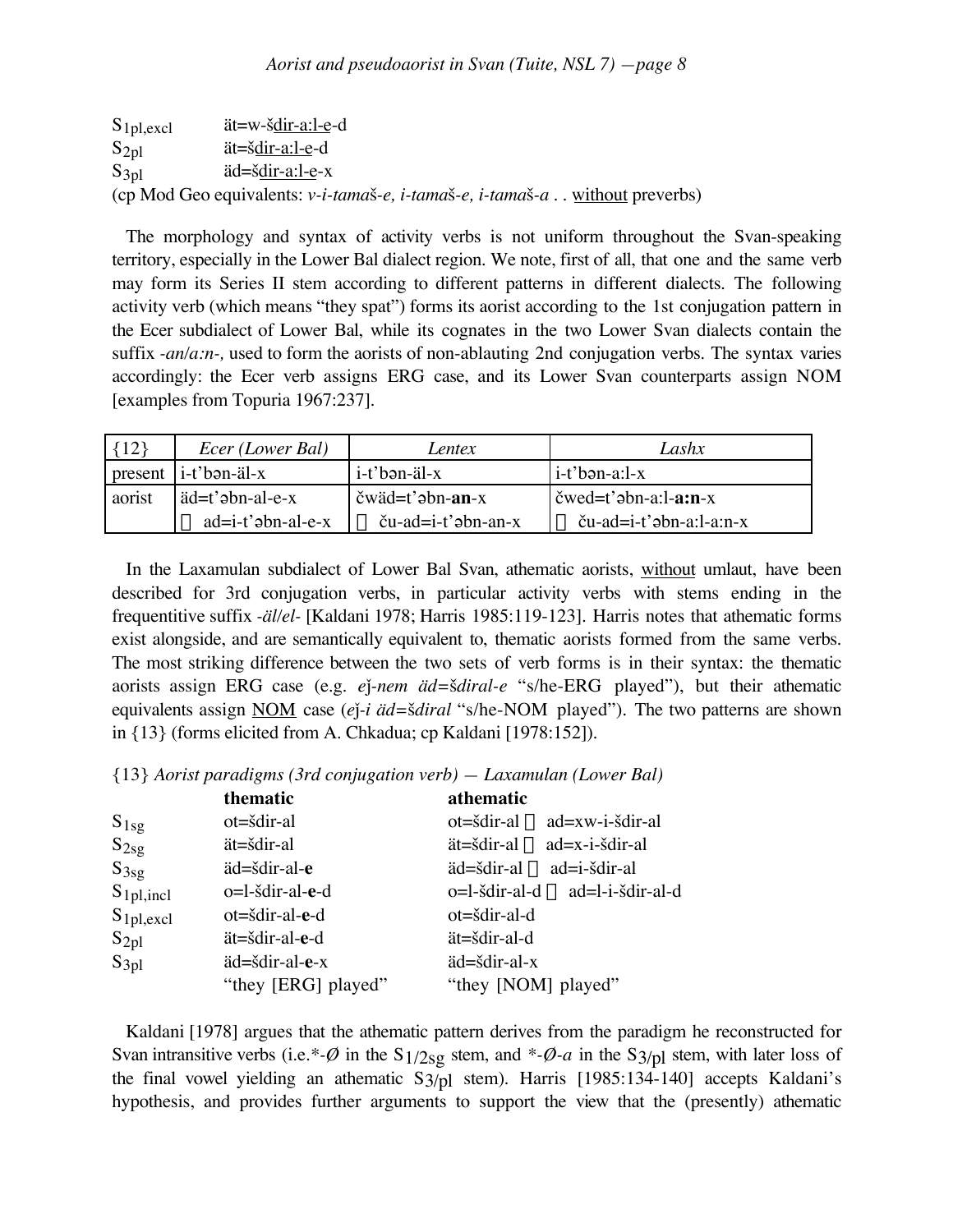paradigm for 3rd conjugation verbs is more ancient than the pattern with S3/pl *-e* ). The presence of this latter inflectional paradigm in Laxamulan, and, as the dominant pattern for 3rd conjugation verbs, elsewhere in Svan, is attributable to paradigmatic levelling under the influence of the weak 1st conjugation. The syntax of activity verbs in Series II, likewise, has been "borrowed" from the 1st conjugation, presumably because most of these verbs, although intransitive, have agents as subjects (in Harris's terms, there has been a shift from ergative to ACTIVE case marking).

**1.3. Preverbed pseudo-aorists for Svan atelic verbs.** I find the Kaldani/Harris hypothesis convincing in most respects. Where I differ from them is in the classification of forms such as *äd=*£*dir-al* in Prehistoric Svan. It is my belief that these were not originally aorists — or Series II screeves of any sort — but rather SERIES I FORMS THAT WERE LATER REINTERPRETED AS AORISTS. The facts to support my view come from the Lower Bal subdialects. The imperfect stems of 3rd conjugation verbs in *-äl/el-* are marked by ablaut of the suffixal vowel to /a/, which Kaldani [1968] attributes to a now-lost imperfect-stem formant \**-a* [exs from Topuria 1967:90, 91 n.1]:

| ${14}$                         | <b>Imperfect stems of 3rd conjugation verbs (Lower Bal)</b> |                              |  |  |
|--------------------------------|-------------------------------------------------------------|------------------------------|--|--|
|                                | $S_{3sg}$ present: i-stdr-al "s/he plays"                   | i-burg-el "s/he wrestles"    |  |  |
| $S_1$ sgimperfect: xw-i-šdr-al |                                                             | xw-i-burg-al                 |  |  |
| $S_{2sg}$ "                    | x-i-šdr-al                                                  | x-i-burg-al                  |  |  |
| $S3sg$ " "                     | $i$ -šdr-al $\Leftarrow$ i-šdir-al $\lt$ *i-šdir-äl-a       | i-burg-al $\lt$ *i-burg-el-a |  |  |

Now compare the above forms with the athematic aorists of the same verbs in the Laxamulan subdialect (the aorist of *išdräl* is in {13}, that for *iburgel* is given below):

| ${15}$    | Athematic "aorist" of 3rd conjugation verb (Lower Bal [Laxamulan])                          |
|-----------|---------------------------------------------------------------------------------------------|
| $S_{1sg}$ | $ot = burg - al \leftarrow ad = xw - i - burg - al$ "s/he wrestled"                         |
| $S_{2s}g$ | $\ddot{\text{at}} = \text{burg-al} \leftarrow \text{ad} = \text{x}-\text{i}-\text{burg-al}$ |
| $S_{3sg}$ | $\ddot{\text{a}}$ d=burg-al $\Leftarrow$ ad=i-burg-al                                       |

The correlation is the same for all other activity verbs in *-äl/el-* which I tested with my informants. Some examples are given below, along with the Georgian glosses provided by the informants. In each case, the Laxamulan forms derived by the addition of a preverb to the imperfect were glossed by Georgian aorists:

# {16} **Imperfects and pseudo-aorists of 3rd conjugation verbs (Laxamulan)**

| imperfect              | <i>pseudo-aorist</i> |           | Georgian gloss of pseudo-aorist [S3 <sub>Sg</sub> forms] |
|------------------------|----------------------|-----------|----------------------------------------------------------|
| i-k'il-al              | äd=k'il-al           | ik'ivla   | "yelled, shrieked"                                       |
| i-q'ul-al              | äd=q'ul-al           | ibyavla   | "mooed, lowed"                                           |
| i-bk' <sub>or-al</sub> | äd=bek'ur-al         | ibluk'una | "stammered"                                              |
| i-k'ərk'ac-al          | äd=k'ərk'c-al        | ik'ak'ana | "cackled"                                                |
| i-k'wc-al              | äd=k'wec-al          | ik' vnesa | "sighed"                                                 |
| i-c'kun-al             | äd=c'kun-al          | ic'veta   | "dripped <sub>intr</sub> "                               |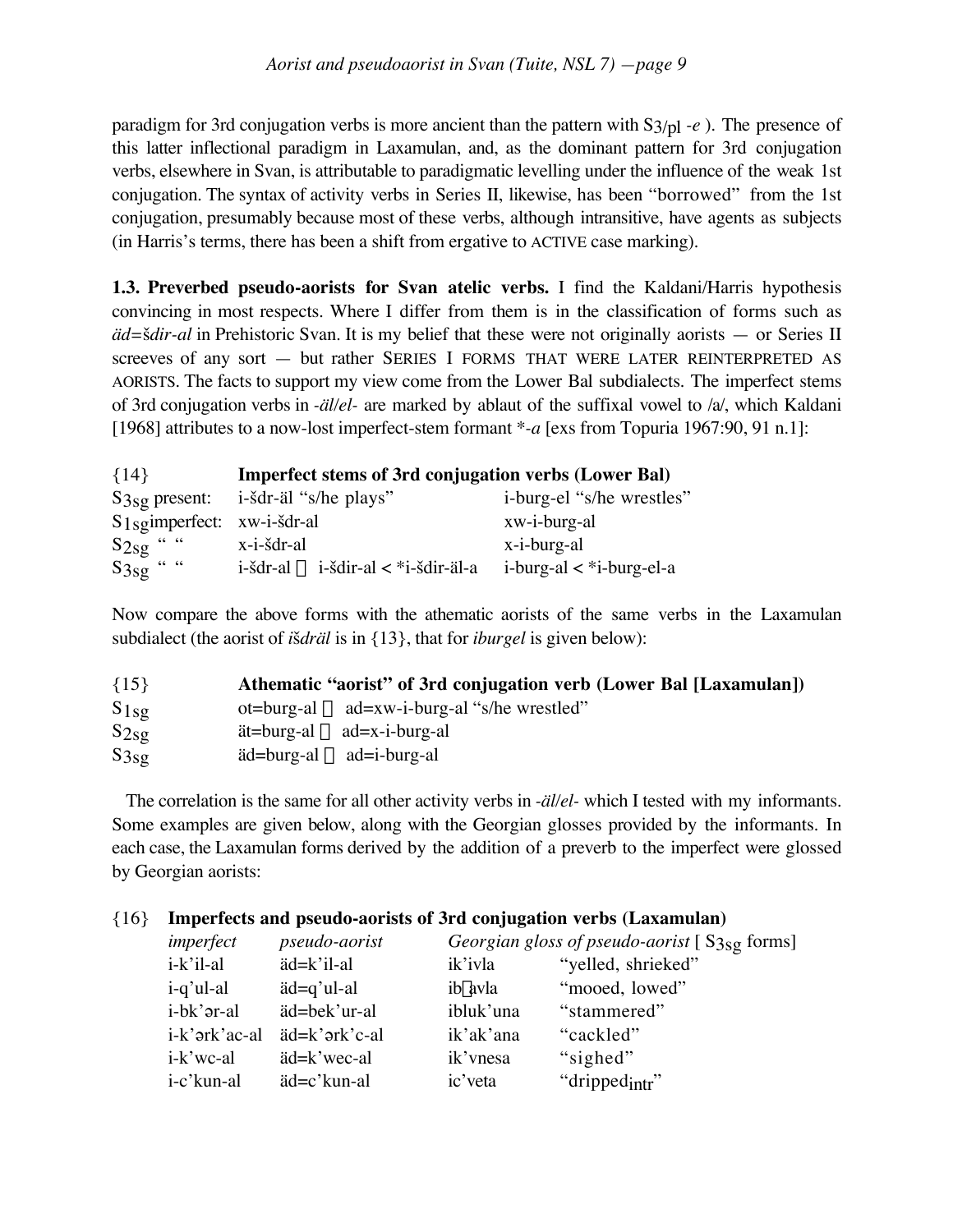In the Laxamulan subdialect of Lower Bal, then, a sizeable number of atelic verbs — statives and activity verbs alike — have screeves with aorist-like semantics formed by adding a preverb (usually *ad-* ) to the imperfect. The preverbed imperfects of activity verbs denote, according to my informants, actions which began and ended in the past, and which are represented as single events in the structuring of narrative (i.e. this screeve cannot be used when another event is described as occurring within the time frame of the activity in question). For some verbs, the preverbed imperfect conveys the additional sense of a single occurrence (semelfactivity), e.g. *e* $\check{i}$ *i äd=k'il-al* ( $\Leftarrow$ *ad=i-k'il-al* ) [s/he-NOM yell:Pvb+Impf] "s/he yelled (once), uttered a shriek" (cp imperfect *i-k'il-al*). Note also the following Lower Bal (Becho subdialect) forms, cited by Topuria [1967: 159, 166], who translates the Svan preverbed imperfect with a Georgian 2nd conjugation aorist (with punctilear semantics):

| ${17}$ | imperfect                      | <i>pseudo-aorist</i>                        |
|--------|--------------------------------|---------------------------------------------|
|        | $\sin$ <sup>2</sup> -d-a       | $an=sip' -d -a$                             |
|        | "was turning" [Geo.t'rialebda] | "turned (hither)" [Geo. <i>mot'rialda</i> ] |
|        | present conjunctive            | <i>pseudo-optative</i>                      |
|        | $\sin$ '-d-e-s                 | $an=sip'-d-e-s$                             |

A similar form, based on the same root but with a different preverb, occurs in an Upper Bal poem [Shanidze et al 1939: 1508; recorded in the village Mulakhi in 1927]. Here as well the editors gloss the Svan form with a Georgian 2nd conjugation aorist:

{18} čäž-ild mortente <u>lä= $\frac{1}{2}$ -sip'-d-a</u>. horse-DIM:NOM back-to turn:S3sg:O2:Pvb+Impf("AOR") "The horse turned around toward you." [Geo. *cxeni uk'u šegit'rialda* ]

(These latter two examples indicate that preverbed imperfects of 3rd conjugation verbs with aorist-like semantics were not limited to the Laxamulan subdialect of Lower Bal).

This phenomenon — the formation of a verb with semantics characteristic of Series II (i.e. punctiliar/semelfactive aspect) by the addition of a preverb to a Series I stem (imperfect or present conjunctive) appears to be limited to atelic verbs (3rd and 4th conjugations). On the other hand, the addition of a preverb to the imperfect or present conjunctive of a 1st or 2nd conjugation verb gives the (perfective) conditional and future conjunctive screeves, respectively, in both Georgian and Svan. The conditional is primarily used in (i) hypothethical or counterfactual constructions ("had you called me sooner, I would have come [*conditional* ] on time"); (ii) as a future-in-the-past ("the day before yesterday I heard that he would buy a car [*conditional* ] yesterday") [Vamling 1989:70] and (iii) in descriptions of habitual past action ("as soon as the sun would rise, Peter would get up, dress, wash, eat breakfast, …" [*all conditionals*]) [see Shanidze 1953:215; Machavariani 1974:120; Metreveli 1988]. Here is an example of a Svan perfective conditional, used to indicate the future-inthe-past in indirect speech: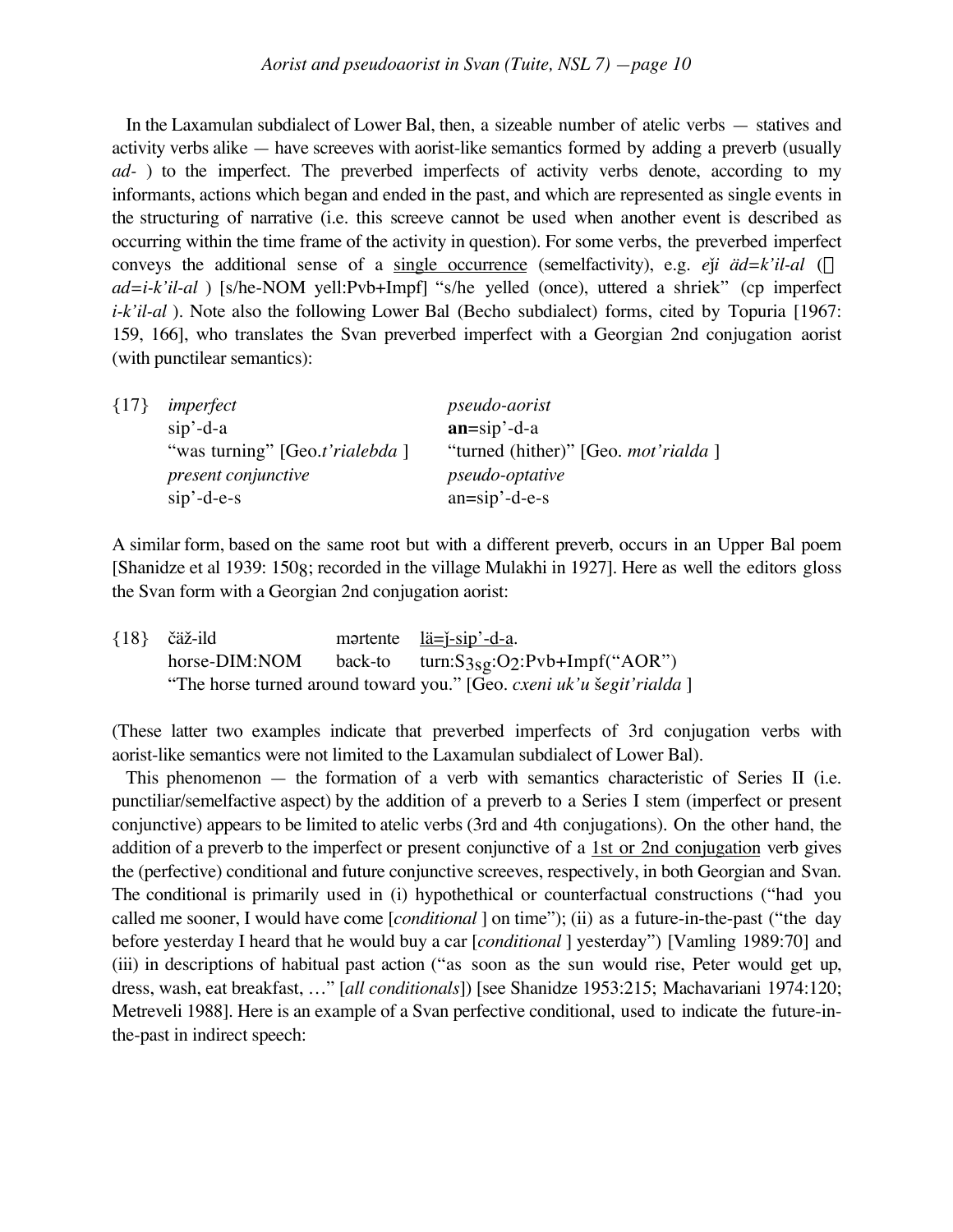{19} [Upper Bal; Shanidze et al 1939:3851-52] aš dam je:ka v ugvarw čegmärs, so not tell:S<sub>1sg</sub>:O<sub>2</sub>:AOR ignoble Chegem-PL-DAT gela kurda:n ču=mi-c'wer-da! G. K.-NOM avenge:S3sg:O1sg:Pvb+Impf(PRFV.CONDL) "Didn't I tell you low-life Chegemians that Gela Kurdan would avenge me!" [Geo. *xom gitxarit ugvaro* ™*egemlebs gela kurdani ai*g*ebda* ™*ems sisxls!* ]

The semantic range of these preverbed imperfects of Georgian and Svan telic verbs resembles that of the English and French constructions consisting of, formally speaking, the past tense of the future (for example, *would* + infinitive in English [*would* being the past-tense form of the future auxiliary *will*]; the French *conditionnel* [which bears the same morphological relation to the future as the imperfect to the present]). These facts can by represented with a sort of semantic algebra:

{20} **Bracketing of morphological components for Svan telic verbs**  $[preverb + present stem] + imperfect =$ future  $+$  imperfect = conditional, future-in-the-past, &c e.g.  $\left[ \begin{array}{ll} \xi u + m i - c' w e r \end{array} \right] + da = \underline{\xi} u = m i - c' w e r - da$  "he would avenge me"

By contrast, the bracketing associated with the pseudo-aorists of atelic verbs is as follows:<sup>5</sup>

- {21} **Bracketing of morphological components for Svan atelic verbs** preverb +  $[present stem + imperfect] =$  $perfective + past imperfect = perfective past (pseudo-aorist)$ e.g. *la* +  $[xa$ -*lat*' +  $\theta$ *n-da*  $] = |a=x$ -*lat*'- $\theta$ *n-d-a* "sb fell in love with sb"
	- $ad + [i \ddot{\theta} + a] = \ddot{a}d = \ddot{\theta} + a'$  is played"

 $\overline{a}$ 

I will not dwell on these alternative bracketings any further in the present paper, save to point out that Svan morphological algebra does not abide by the associative law. I expect to return to this and other issues associated with the evolution of the Svan aspectual system in future work.

**§2. Conclusion: Aorists and pseudo-aorists of Svan atelic verbs.** Here is my hypothesis for the origin of the aorist- and optative-like screeves of Svan atelic (3rd and 4th conjugation) verbs:

<sup>5</sup>I would not exclude the possibility that the preverbed imperfects of at least some atelic verbs, even in Laxamulan Lower Bal, could be interpreted according to the bracketing pattern in  $\{20\}$  as well as  $\{21\}$ . In one of the Laxamulan texts in Davitiani et al [1957:29735-36], what would appear to be the preverbed imperfect of a 4th conjugation verb is used in the description of a hypothetical situation, a usage one would associate with the conditional:

šomä mič *es=c' <u>ex-i-w</u>,* gam-s xät'xa.

when him/her:DAT need:O3:S3sg:Pvb+Impf(PRFV.CONDL) in.kind-DAT return:S3sg:O3:Impf

<sup>&</sup>quot;If that person should ever be in need, (the family) would pay him back in kind."

The problem needs further study. One notes that the suffix *-w,* a common imperfect stem formant with most classes of verbs in Laxamulan [Topuria 1967:91 note 1], is replaced by *-*´*n* in most stative (4th conjugation) verbs. The Lower Bal pseudo-aorist given by Topuria [op cit, p 157] for this verb is es=c' <u>ox-on</u> [Geo *dasc≠'irda* ] "sb needed sthg"; hence the perfective conditional and pseudo-aorist are formally distinct, even though both consist of preverb + present stem + imperfect suffix.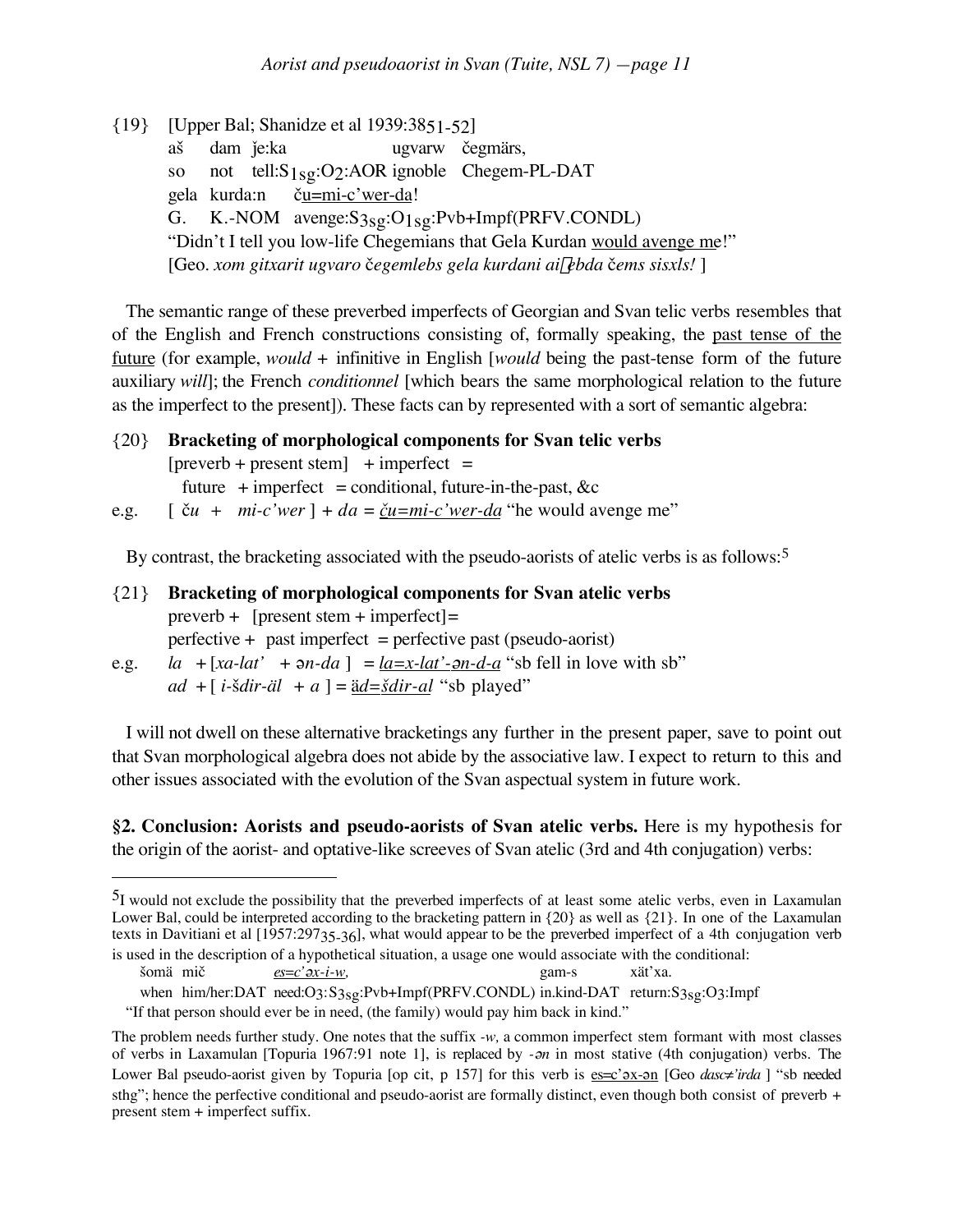1. At an earlier stage of Prehistoric Svan, only telic (1st or 2nd conjugation) verbs had opposed Series I and Series II stems. The punctilear aspect associated with Series II was of a sort that placed the narrative focus upon a salient change of state, and as such was incompatible with atelic verbs, the semantics of which represent an event or state as essentially homogeneous, without a significant transition point.

2. Preverbs in Prehistoric Svan came to be linked with perfectivity (the accomplishment or achievement of an event). Because of their semantics they became an obligatory component of the perfective screeves of Series I and both Series II screeves for telic verbs (except for some relics from the earlier aspectual system, in which preverbs were not used to code aspect).

3. Although their core significance is atelic, some events associated with 3rd and 4th conjugation verbs can be represented as punctilear (e.g. single, brief occurrences: "he uttered a cry") and/or telic (e.g. the beginning of an event or state: "he fell in love with her"). To convey such representations, Prehistoric Svan speakers added preverbs to certain Series I screeves of atelic verbs. Hence the preverbed imperfects and conjunctives given in {10} and {15}-{18} above.<sup>6</sup>

| <b>Upper Bal</b><br>S2sg:<br>S3sg: | $3rd$ conj $[+ERG]$<br>ät=šdir-ä:l<br>äd=šdir-a:l-e      | 1st conj [weak]<br>ax-mä:r<br>an-mär-e | $3rd$ conj $[+NOM]$<br>ät=di:r-än<br>äd=di:r-ä:n | 2nd conj.<br>äx-mär-än<br>än-mär-ä:n |
|------------------------------------|----------------------------------------------------------|----------------------------------------|--------------------------------------------------|--------------------------------------|
| <b>Lower Bal</b>                   |                                                          |                                        |                                                  |                                      |
| <b>Becho</b>                       | $3rd$ conj $[+ERG]$                                      | 1st conj [weak]                        | $3rd \,\text{conj}\,$ [+NOM]                     | 2nd conj.                            |
| S2sg:                              | ät=šdir-al                                               | ax-mär                                 | ät=dir-en                                        | äx-mar-en                            |
| S3sg:                              | äd=šdir-al-e                                             | an-mar-e                               | äd=dir-an                                        | än-mar-an                            |
| <b>Ecer</b>                        | $3rd$ conj $[+ERG]$                                      | 1st conj [weak]                        | $3rd$ conj $[+NOM]$                              | 2nd conj.                            |
| $S_{2sg}:$                         | ät=šdir-äl                                               | ax-mär                                 | ät=dir-en                                        | äx-mar-en                            |
| S3sg:                              | äd=šdir-al-e                                             | an-mar-e                               | äd=dir-än                                        | än-mar-än                            |
| Laxamul                            | $3rd$ conj $[+ERG]$                                      | 1st conj [weak]                        | $3rd \,\text{conj}\,$ [+NOM]                     | 2nd conj.                            |
| $S_{2sg}:$                         | ät=šdir-al                                               | ax-mär                                 | ät=dir-en                                        | äx-mar-en                            |
| S3sg:                              | äd=šdir-al-e                                             | an-mar-e                               | äd=dir-an                                        | än-mar-an                            |
| Laxamul                            | athematic aorist $(= \text{preverb} + \text{imperfect})$ |                                        |                                                  |                                      |
| $S_{2sg}:$                         | ät=šdir-al                                               |                                        |                                                  |                                      |
| S3sg:                              | äd=šdir-al [+NOM]                                        |                                        |                                                  |                                      |

### {22} **Person-marking patterns for aorists in Upper Svan**

 $\overline{a}$ 

<sup>6</sup>According to the Svan speakers I consulted, many root 3rd conjugation verbs (i.e. those with stems lacking the frequentative/durative suffixes *-ä:l-* or *-ie:l-* ) form neither true aorist nor pseudo-aorist screeves. This is especially true in Lower Bal (with its more conservative aspect-marking morphology), and also in Upper Bal. Chato Gudjedjiani provided over a dozen Upper Bal activity verbs the imperfects of which are not opposed to an aorist-like screeve, e.g. *ve:l-da* "bleated," *txi:l-da* "snored," *k'∂:r-a* "shone," *swib-da* "danced." Note also the lack of all preverbed screeves for some of the Lower Bal activity verbs listed in Gagua [1976:209-215].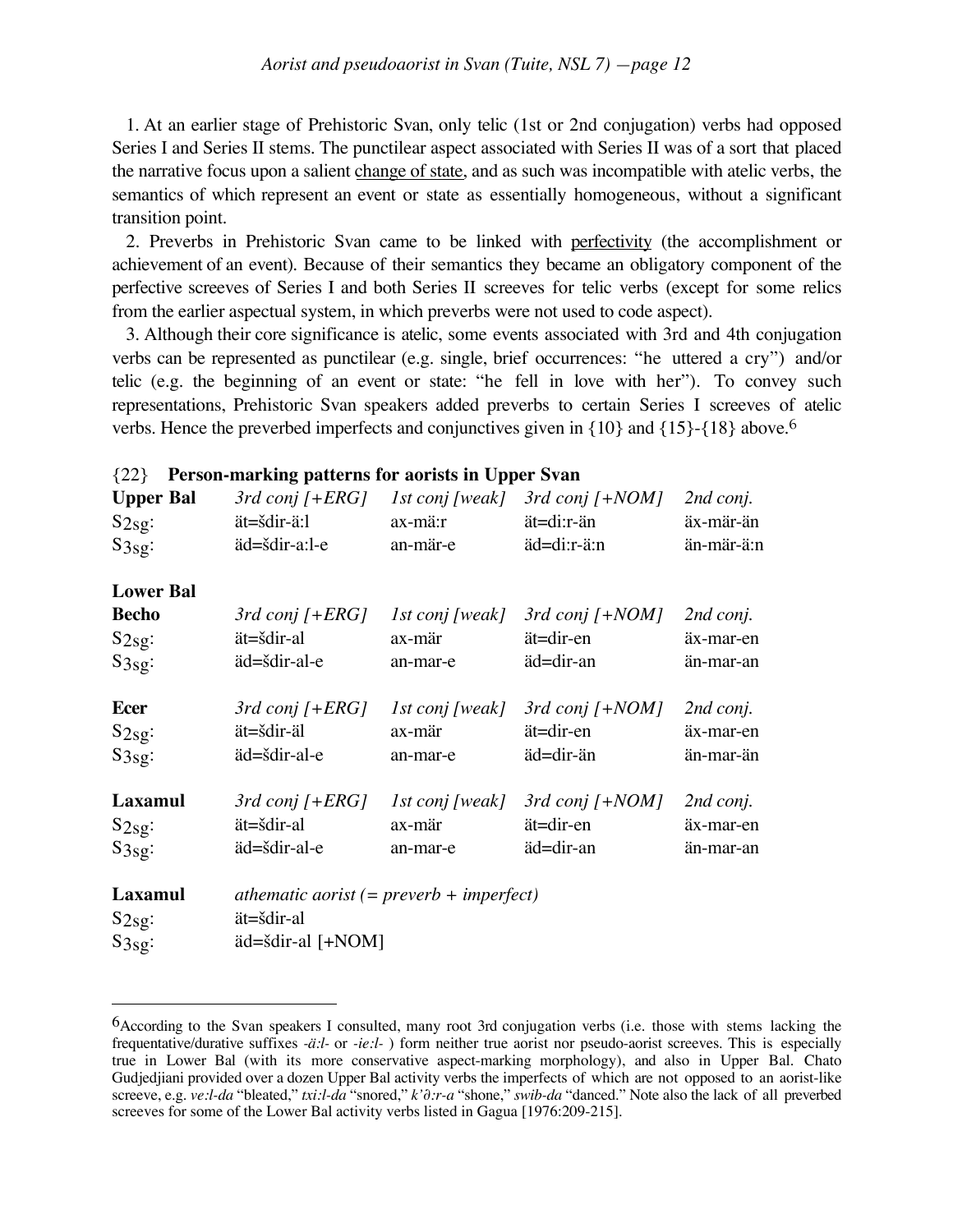4. The descendents of the preverbed Series I screeves of stative verbs seem to have changed little in the modern Svan dialects: they have recognizeable imperfect and present-conjunctive stems (note the presence of the suffixes *-* $\alpha$ *n-, -d-a, -de:d-* in {10}, which are never used in the Series II stems of telic verbs, but which do appear in the Series I stems of these verbs). As for the preverbed imperfects and conjunctives of activity verbs, these still retain their original morphological and syntactic characteristics in Laxamulan. Elsewhere they have taken on, in varying degrees, the formal properties of 1st or 2nd conjugation (true) aorists and optatives. In {22} are representative verbs from four inflectional patterns: 1st conjugation [1st conj] with weak aorist (*ama:re* "sb prepares sthg"); 2nd conjugation [2nd conj] with suffixal aorist (*imä:ri* "sb/sthg gets prepared"); activity verb in -äl/el- which assigns ERG case in Series II (išdräl "sb plays"); activity verb in -äl/elwhich assigns NOM case in Series II (*idiräl* "sb dines").

In Upper Bal, and in the Ecer subdialect of Lower Bal, 3rd conjugation verbs have gone completely over to one or the other of the patterns characteristic of telic verbs. In Becho and Laxamulan the S1/2sg stem of the ERG-assigning 3rd conjugation lacks the umlaut which occurs in the 1st conjugation weak aorist.

5. These facts, in conjunction with the evidence presented by Kaldani [1978] and Harris [1985] which indicates the greater antiquity of the Laxamulan athematic aorist, lead me to reconstruct the following scenario for the development of 3rd conjugation aorists in Svan:

#### **Scenario for history of 3rd conjugation verbs in Svan:**

**Stage I.** 3rd conjugation verbs only form Series I screeves; they lack Series II screeves entirely. Their imperfect stems are formed by the addition of \**-a* in all persons and numbers (Kaldani [1968]; Machavariani [1980]). This suffix was later lost, after it lowered the /e/ of*-el* activity verbs to /a/ (cp. present *iburg-el* "s/he wrestles," imperfect *iburg-al* in {14}). The preverbed imperfects and present-conjunctives assign NOM case to their subjects ( *e*\*i ad=i-burg-el* "s/he:NOM wrestled"), as is normal for <u>Series I</u> screeves.

**Stage II.** Accompanying a shift in the aspectual system of Prehistoric Svan, Series II ceases to be semantically incompatible with atelic verbs. The activity verbs in *-äl/el* take on Series II stems according to the patterns employed by telic verbs. Certain less agentive 3rd conjugation verbs (e.g. *i-rxun-äl* "it thunders"; but note also the quite agentive *i-dir-äl* "sb dines" in {22}) take on the inflectional characteristics of 2nd conjugation verbs in *-ä:n* (in the aorist series only). The rest form new screeves based on the 1st conjugation (along with ERG case assignment), but retain their old 3rd conjugation pseudo-aorists (preverbed imperfects) as well.

|                 | Old pseudo-aorist | 1st conj pattern | 2nd conj pattern              |
|-----------------|-------------------|------------------|-------------------------------|
| $S1/2sg$ :      | -a:l              | -ä:l             | -än                           |
| $S3sg/all$ pls: | -a:l              | $-a:$ -e         | -ä:n                          |
|                 | $+noml$           | $ +erg $         | $[+nom; Cp. present in -ä:1]$ |

**Stage III.** [Upper Bal] The old pseudo-aorist pattern is completely lost, replaced by a pattern (and case assignment) modeled after the 1st conjugation.

**[Lower Bal]** Traces of the old pseudo-aorist [ps-aor] are retained to varying degrees, especially in the  $S1/2s<sub>g</sub>$  stem. In Laxamulan the pseudo-aorist and 1st-conjugation-based true aorist forms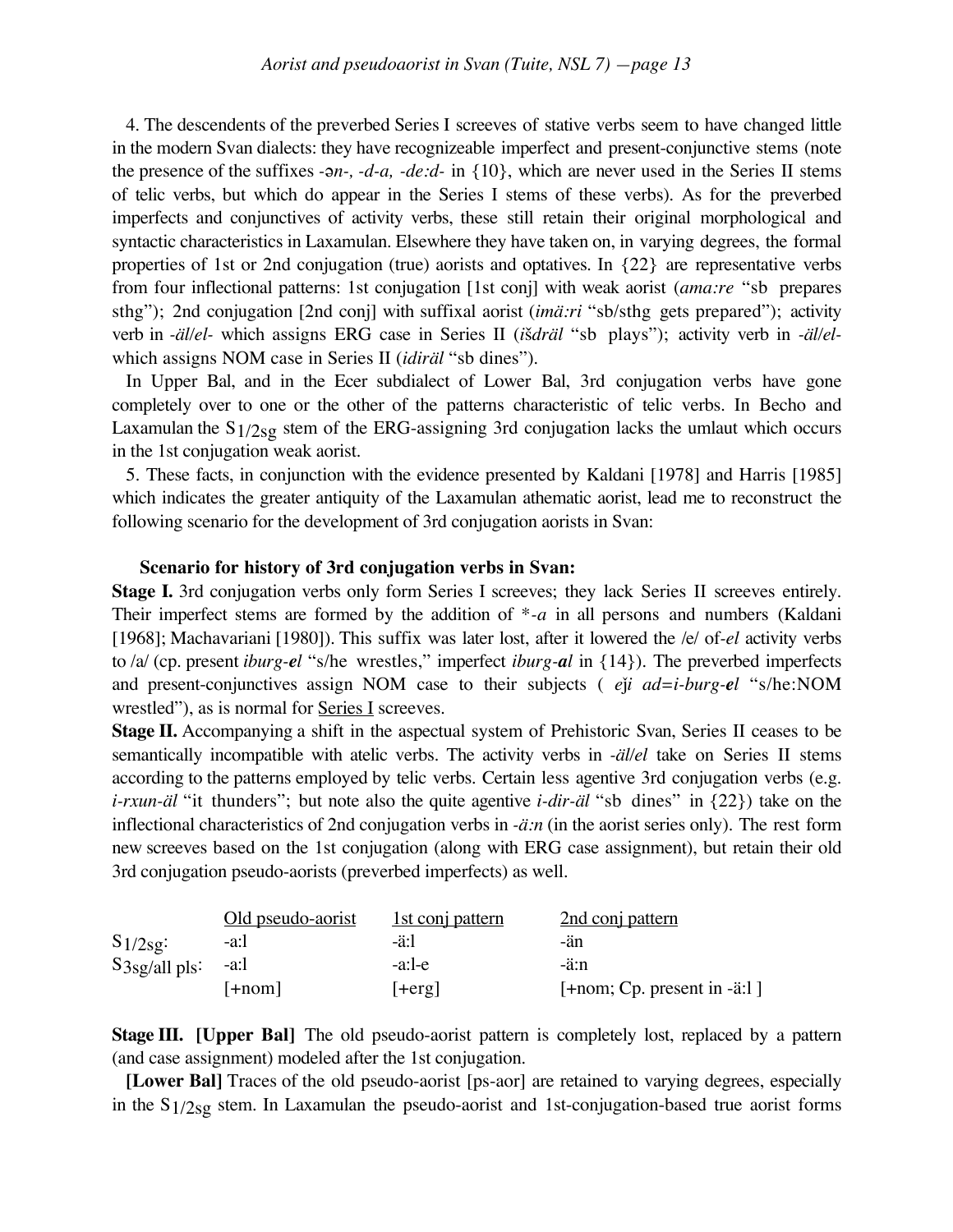continue to survive side-by-side.

|                 | Becho                                           | <u>Ecer</u>                                           | Laxamulan |                          |
|-----------------|-------------------------------------------------|-------------------------------------------------------|-----------|--------------------------|
| $S1/2sg$ :      | -al                                             | -äl/-al                                               | [-al]     | -al                      |
| $S3sg/all$ pls: | -al-e                                           | -al-e                                                 | -al       | -al-e                    |
|                 | $[+nom]$                                        | $ +erg $                                              |           |                          |
|                 | $(1/2sg$ from ps-aor,                           | (mostly 1st conj, traces (ps-aor) (1/2sg from ps-aor, |           |                          |
|                 | $3sg/pls$ from 1st conj) of ps-aor in $1/2sg$ ) |                                                       |           | $3sg/pls$ from 1st conj) |

### **Acknowledgments.**

The author gratefully acknowledges the assistance rendered by his father-in-law Ambak'o Ch'k'adua (Toponymic Research Group, Tbilisi State University). Ambak'o provided useful criticism throughout the preparation of this paper, as well as much of the Laxamulan data cited. I am also thankful for the help in checking the Laxamulan facts provided by Ambak'o's brothers Archil and Otar Ch'k'adua (all born in the village Zhabe [Upper] Ved, near Xaishi), Ek'at'erine K'axiani (born in Laxamula), and Givi Adzas-dze Ch'k'adua (Axal Xaishi). Thanks also to Howard Aronson (University of Chicago) and Chato Gudjedjiani (Svanetian Ethnographic Museum, Mestia) for their comments on the ideas presented here. May Jgaräg forfend that any of them be held responsible for the errors contained in this paper.

### **References.**

Chumburidze, Zurab. 1986. *mq'opadi kartvelur enebši* (The future tense in the Kartvelian languages). Tbilisi: Tbilisi State University Press.

Davitiani, Aleksi. 1973. *svanuri andazebi* (Svan proverbs). Tbilisi: Mecniereba.

- Davitiani, A., V. Topuria and M. Kaldani, eds. 1957. *svanuri p'rozauli t'ekst'ebi II: balskvemouri k'ilo* (Svan prose texts, II: Lower Bal dialect). Tbilisi: Mecniereba.
- Gagua, Klara. 1976. *dro-nak'li zmnebi svanur*£*i.* (Defective verbs in Svan). Tbilisi: Mecniereba.
- Gudjedjiani, Chato & Mykolas L. Palmaitis. 1986. *Upper Svan: Grammar and texts*. Vilnius: Mokslas.
- Harris, Alice C. 1985. *Diachronic syntax: the Kartvelian case (Syntax and syntax 18)*. New York: Academic Press.
- Holisky, Dee Ann. 1981a. *Aspect and Georgian medial verbs*. Delmar, New York: Caravan Press.
	- . 1981b. "Aspect theory and Georgian aspect" in *Tense and aspect (Syntax and semantics 14)*, ed. by P. Tedeschi and A. Zaenen, pp. 127-144. New York: Academic.
- Kaldani, Maksime. 1968. "e/a xmovantmonacvleobis zogi sak'itxisatvis svanur zmnebši" (Some questions concerning the vowel alternation e/a in Svan verbs), **Iberiul-k'avk'asiuri enatmecniereba** 16: 132-143
	- . 1978. "aorist'is c'armoeba svanurši" (Formation of the aorist in Svan), **Iberiul-k'avk'asiuri enatmecniereba** 20: 150-161.
- Mach'avariani, Givi. 1974. "aspekt'is k'at'egoria kartvelur enebši" (The category of aspect in the Kartvelian languages), **Kartvelur enata st'rukt'uris sak'itxebi** 4: 118-141.
	- . 1980. "namq'o usruli svanur£i da misi adgili kartvelur enata ugvlilebis sist'ema£i" (The past imperfect in Svan and its place in the conjugational system of the Kartvelian